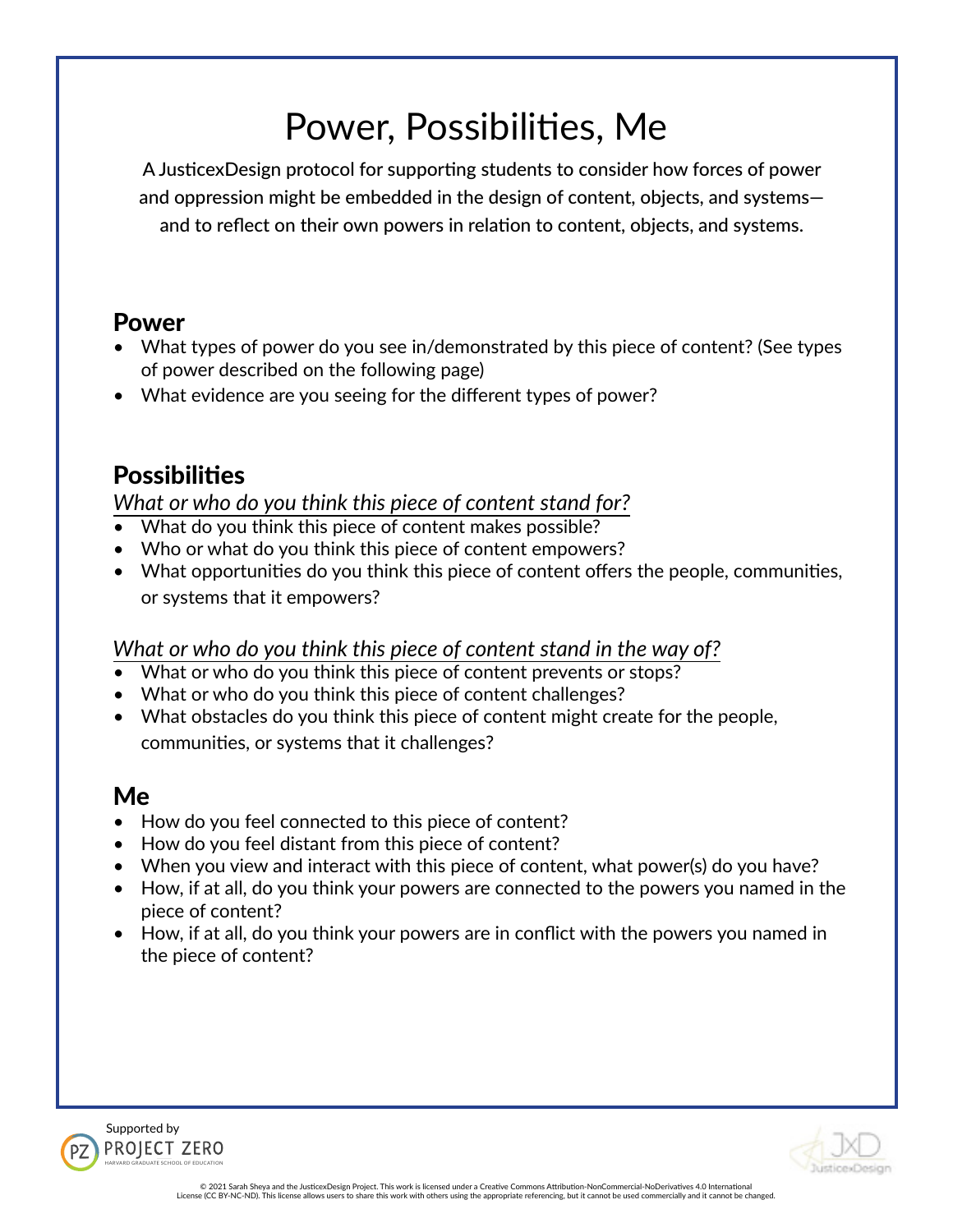#### Suggestions for using this protocol

This protocol is intended to support students to develop a critical sensitivity to design, or nuanced lenses through which they observe, probe, and make sense of inherent forces of power and oppression embedded in the design of content, objects, and systems. Sentence starters on the following page may support learners to reflect on the prompts.

#### Before beginning the protocol

Develop a working collective definition of the concept of power. Then choose a piece of content (i.e. artwork, news article, video, document, image, etc.).

Begin by looking closely at the piece of content using the following [Agency](http://www.agencybydesign.org/explore-the-framework) *by* Design Making Moves for *looking closely*:

- Notice everything–Cast a wide net to capture all that you can observe.
- Revisit-Look/listen/touch again, and see if you can find something new.
- Use categories-Look for different kinds of features or components.
- Juxtapose-Look at things side by side; compare, observe relationships.
- Physically change perspectives—Look from high, low, far away, close up.

#### Initial observations about power

After looking closely at the content (an image, piece of text, video, artwork, etc.), Ask students: How, if at all, does this piece of content show power? Invite learners to make some initial observations about power present in the piece of content.

#### Contextualizing the content

After looking closely at the content and considering initial observations about the power, you might provide more context on the piece. Alternatively, you might invite students to research the context of the piece. Ask: *Where was this made? Who made it? What else was going on at that place and time?*

#### Complexify your collective concept of power

Introduce or revisit some [types of power](https://comm-org.wisc.edu/papers2007/miller.htm#Sources%20and%20Expressions%20of%20Power):

- Power over—being coercive, repressive, corrupt, etc., e.g. the government might have power over the people
- Power to—doing something to shape or change your world e.g. a person might have power to sign a petition or volunteer their time
- Power with–finding common ground, building collective strength e.g. people might find power collaborating with one another on a project or initiative
- Power within—being able to imagine or feel hope; having personal resolve e.g. people may find power within to be brave, creative, resilient, confident